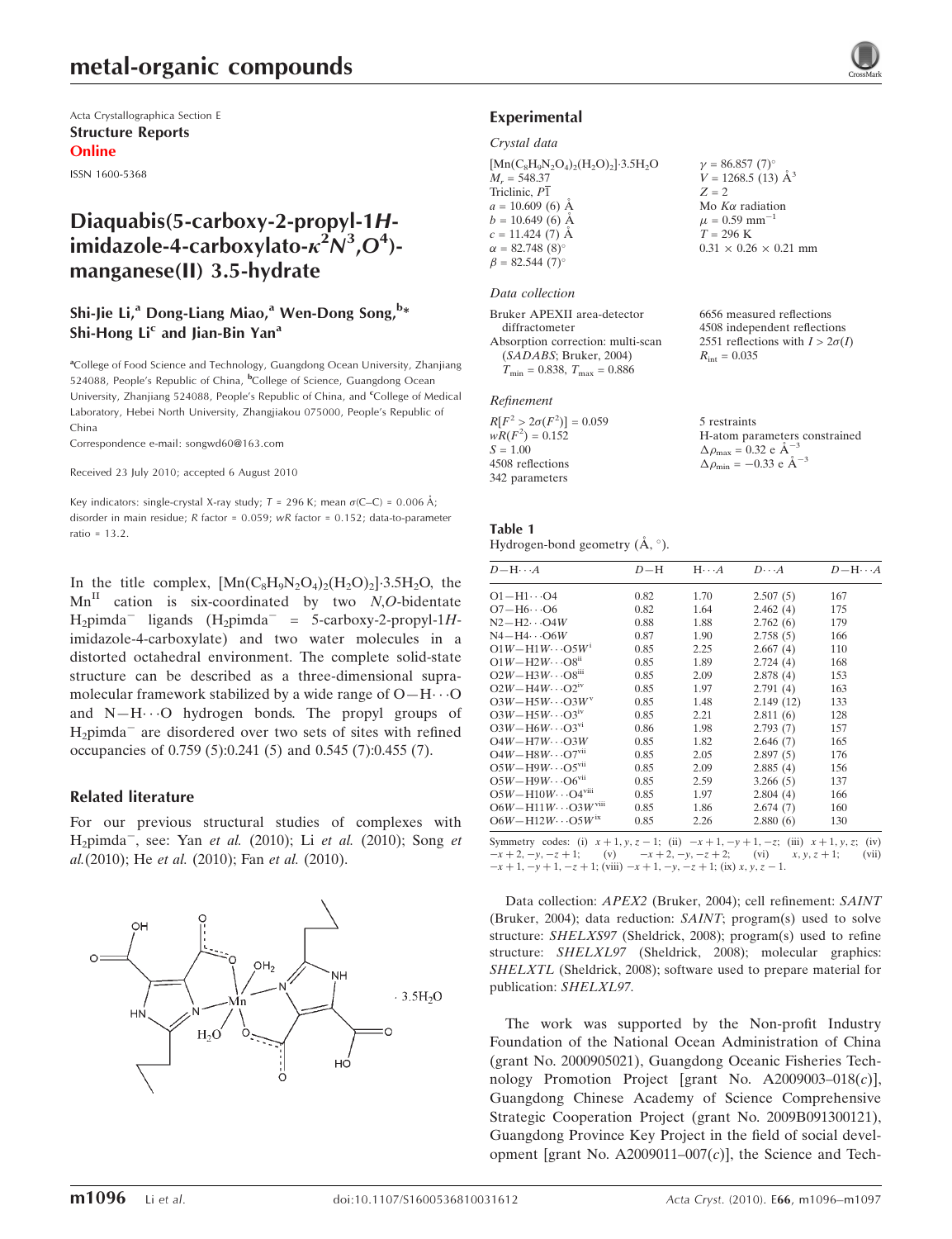nology Department of Guangdong Province Project (grant No.00087061110314018) and the Guangdong Natural Science Foundation (No.9252408801000002).

Supplementary data and figures for this paper are available from the IUCr electronic archives (Reference: JH2190).

### References

Bruker (2004). APEX2, SAINT and SADABS[. Bruker AXS Inc., Madison,](https://scripts.iucr.org/cgi-bin/cr.cgi?rm=pdfbb&cnor=jh2190&bbid=BB1) [Wisconsin, USA.](https://scripts.iucr.org/cgi-bin/cr.cgi?rm=pdfbb&cnor=jh2190&bbid=BB1)

- [Fan, R.-Z., Li, S.-J., Song, W.-D., Miao, D.-L. & Hu, S.-W. \(2010\).](https://scripts.iucr.org/cgi-bin/cr.cgi?rm=pdfbb&cnor=jh2190&bbid=BB2) Acta Cryst. E66[, m897–m898.](https://scripts.iucr.org/cgi-bin/cr.cgi?rm=pdfbb&cnor=jh2190&bbid=BB2)
- [He, L.-Z., Li, S.-J., Song, W.-D. & Miao, D.-L. \(2010\).](https://scripts.iucr.org/cgi-bin/cr.cgi?rm=pdfbb&cnor=jh2190&bbid=BB3) Acta Cryst. E66, m896. [Li, S.-J., Yan, J.-B., Song, W.-D., Wang, H. & Miao, D.-L. \(2010\).](https://scripts.iucr.org/cgi-bin/cr.cgi?rm=pdfbb&cnor=jh2190&bbid=BB4) Acta Cryst. E66[, m280.](https://scripts.iucr.org/cgi-bin/cr.cgi?rm=pdfbb&cnor=jh2190&bbid=BB4)
- [Sheldrick, G. M. \(2008\).](https://scripts.iucr.org/cgi-bin/cr.cgi?rm=pdfbb&cnor=jh2190&bbid=BB5) Acta Cryst. A64, 112–122.
- [Song, W.-D., Yan, J.-B., Li, S.-J., Miao, D.-L. & Li, X.-F. \(2010\).](https://scripts.iucr.org/cgi-bin/cr.cgi?rm=pdfbb&cnor=jh2190&bbid=BB6) Acta Cryst. E66, [m53.](https://scripts.iucr.org/cgi-bin/cr.cgi?rm=pdfbb&cnor=jh2190&bbid=BB6)
- [Yan, J.-B., Li, S.-J., Song, W.-D., Wang, H. & Miao, D.-L. \(2010\).](https://scripts.iucr.org/cgi-bin/cr.cgi?rm=pdfbb&cnor=jh2190&bbid=BB7) Acta Cryst. E66[, m99.](https://scripts.iucr.org/cgi-bin/cr.cgi?rm=pdfbb&cnor=jh2190&bbid=BB7)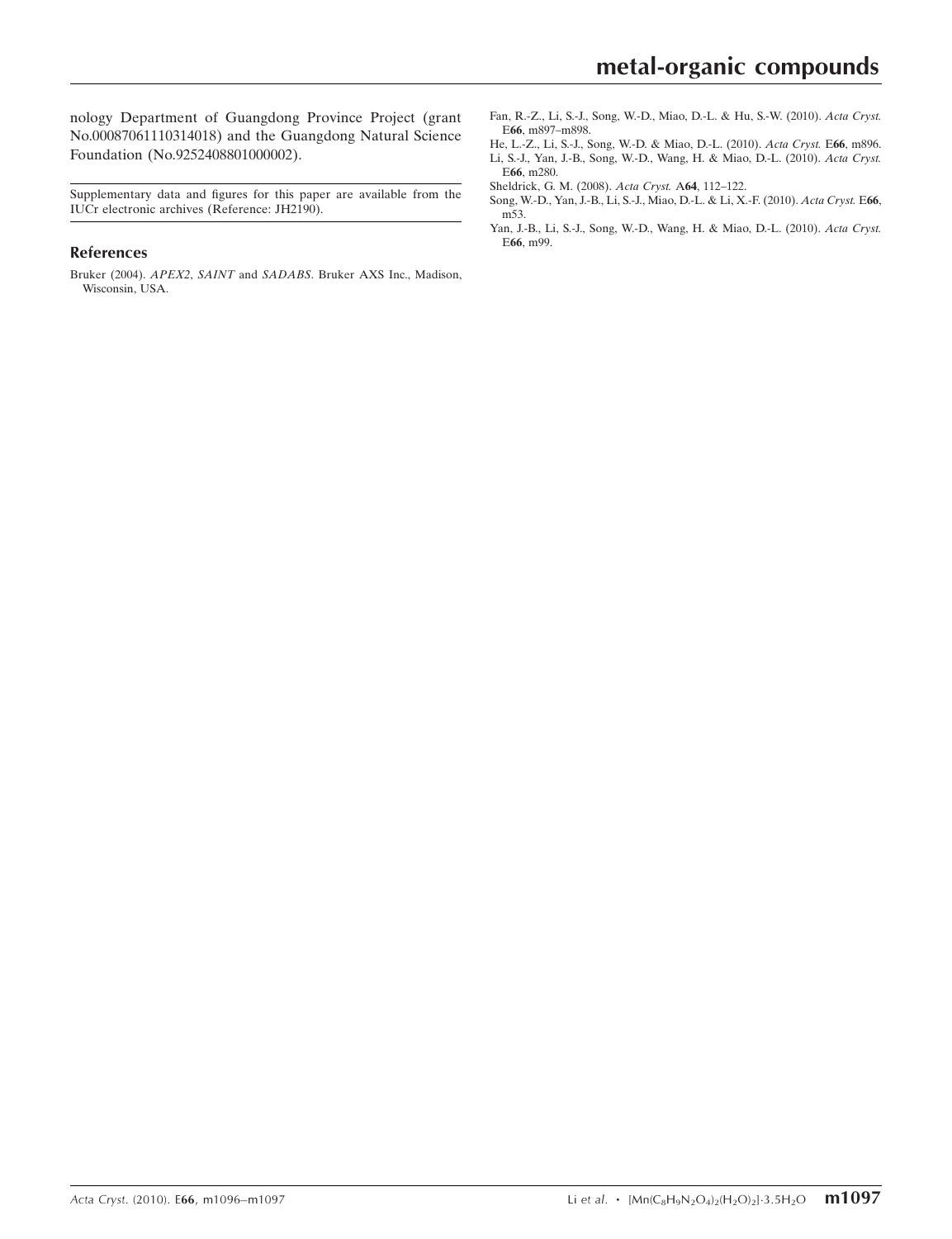# **supporting information**

*Acta Cryst.* (2010). E**66**, m1096–m1097 [https://doi.org/10.1107/S1600536810031612]

# **Diaquabis(5-carboxy-2-propyl-1***H***-imidazole-4-carboxylato***κ***2** *N***3 ,***O***<sup>4</sup> )manganese(II) 3.5-hydrate**

# **Shi-Jie Li, Dong-Liang Miao, Wen-Dong Song, Shi-Hong Li and Jian-Bin Yan**

## **S1. Comment**

There is considerable interest in the design and synthesis of metal-organic frameworks (MOFs) due to their potential applications in conductivity, luminescence, catalysis, magnetism and sensors as well as fascinating architectures and topologies. 2-propyl-1*H*-imidazole-4,5-carboxylate(H3pimda) ligand as one derivative of H3IDC with efficient N,*O*donors has been used to obtain new metal-organic complexes by our research group, such as poly[diaquabis(5-carboxy-2 propyl-1*H*-imidazole-4-carboxylato-k<sup>3</sup> N<sup>3</sup>, O<sup>4</sup>,O<sup>5</sup>)calcium(II)](Song *et al.*, 2010), [diaquabis(5-carboxy-2-propyl-1*H*imidazole-4-carboxylato-k<sup>2</sup>N<sup>3</sup>,O<sup>4</sup>) manganese(II)]*N*,*N*-dimethylformamide(Yan *et al.*, 2010), [Diaquabis(5-carboxy-2propyl-1*H*-imidazole-4-carboxylato-k<sup>2</sup>  $N^3$ ,O<sup>4</sup>)nickle(II)]*N*,N-dimethylformamide disolvate(Li *et al.*, 2010), Diaquabis(4carboxy-2-propyl-1H-imidazole-5-carboxylato- k<sup>2</sup>N<sup>3</sup>,O<sup>4</sup>)copper(II) *N*,N-dimethylformamide disolvate(He *et al.*, 2010) and Diaquabis(5-carboxy-2-propyl-1*H*-imidazole- 4-carboxylato-k<sup>2</sup>N<sup>3</sup>,O<sup>4</sup>)nickle(II) tetrahedrate(Fan *et al.*, 2010). In this paper, we report the structure of a new Mn(II) complex obtained under hydrothermal conditions.

As illustrated in figure 1, the title complex molecule is isomorphous with Ni(II) analog(Fan *et al.*, 2010). Similar structural description applies to the present isomorphous complex. The  $Mn^{\text{II}}$  is six-coordinated by two N,O-bidentate H3pimda anions and two water molecules, and exhibits a distorted octahedral geometry. The carboxylic acid ligand bears a formal charge of -1, and the free carboxylate atoms O1 and O4, O6 and O7 form intramolecular hydrogen bonds, respectively. The dihedral angle between the two imidazole rings is 77.2 (8) %A. In the crystal structure, the threedimensional supramolecular framework is stabilized by extensive O—H···O and N—H···O hydrogen bonds involving the free water molecules, the coordinated water molecules, the carboxy O atoms and the protonated N atoms of H<sub>3</sub>pimda. The propyl groups of H<sub>3</sub>pimda are disordered over two sets of sites with refined occupiencies of 0.759 (5):0.241 (5) and 0.545 (7):0.455 (7).

## **S2. Experimental**

A mixture of Mncl<sub>2</sub> (0.5 mmol, 0.06 g) and 2-propyl-1H-imidazole-4,5-dicarboxylic acid(0.5 mmol, 0.99 g) in 15 ml of H2O solution was sealed in an autoclave equipped with a Teflon liner (20 ml) and then heated at 433k for 4 days. Crystals of the title compound were obtained by slow evaporation of the solvent at room temperature.

## **S3. Refinement**

Water H atoms were located in a difference Fourier map and were allowed to ride on the parent atom, with  $U_{iso}(H)$  = 1.5 $U_{eq}(O)$ . Carboxyl H atoms were located in a difference map and refined with distance restraints,  $U_{iso}(H) = 1.5U_{eq}(O)$ . Other H atoms were placed at calculated positions and were treated as riding on parent atoms with  $C-H = 0.96$  (methyl), 0.97 (methylene) and N—H = 0.86 Å,  $U_{iso}(H) = 1.2$  or  $1.5U_{eq}(C,N)$ . The propyl groups of H<sub>3</sub>pimda are disordered over two sites with refined occupancies of 0.759 (5):0.241 (5) and 0.545 (7):0.455 (7). C—C distance restraints of disordered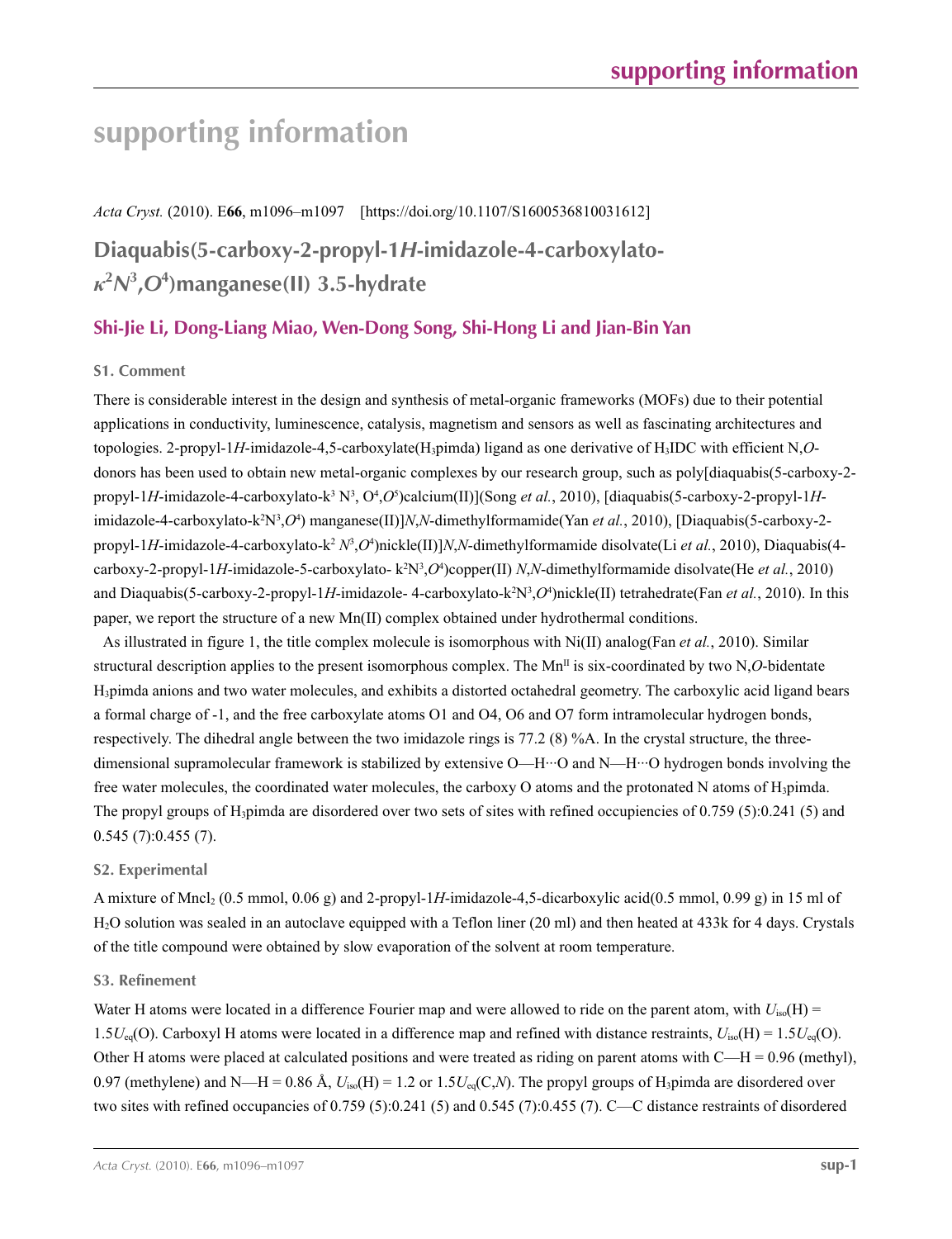components were applied. The O3W water molecule is located close to an inversion center, its occupancy factor was refined to 0.49 (1) and was fixed as 0.5 at the final refinements.



## **Figure 1**

The structure of the title compound, showing the atomic numbering scheme. Non-H atoms are shown with 30% probability displacement ellipsoids.

**Diaquabis(5-carboxy-2-propyl-1***H***-imidazole-4-carboxylato-***κ***<sup>2</sup>** *N***<sup>3</sup> ,***O***<sup>4</sup> )manganese(II) 3.5-hydrate** 

### *Crystal data*

| $[Mn(C_8H_9N_2O_4)_2(H_2O)_2]$ 3.5H <sub>2</sub> O<br>$M_r = 548.37$<br>Triclinic, P1<br>Hall symbol: -P 1<br>$a = 10.609(6)$ Å<br>$b = 10.649(6)$ Å<br>$c = 11.424(7)$ Å<br>$\alpha$ = 82.748 (8) <sup>o</sup><br>$\beta$ = 82.544 (7) <sup>o</sup><br>$y = 86.857(7)$ °<br>$V = 1268.5(13)$ Å <sup>3</sup> | $Z=2$<br>$F(000) = 572$<br>$D_x = 1.436$ Mg m <sup>-3</sup><br>Mo Ka radiation, $\lambda = 0.71073$ Å<br>Cell parameters from 3600 reflections<br>$\theta$ = 1.4–25.0°<br>$\mu = 0.59$ mm <sup>-1</sup><br>$T = 296 \text{ K}$<br>Block, colorless<br>$0.31 \times 0.26 \times 0.21$ mm        |
|--------------------------------------------------------------------------------------------------------------------------------------------------------------------------------------------------------------------------------------------------------------------------------------------------------------|------------------------------------------------------------------------------------------------------------------------------------------------------------------------------------------------------------------------------------------------------------------------------------------------|
| Data collection<br>Bruker APEXII area-detector<br>diffractometer<br>Radiation source: fine-focus sealed tube<br>Graphite monochromator<br>$\varphi$ and $\omega$ scan<br>Absorption correction: multi-scan<br>(SADABS; Bruker, 2004)<br>$T_{\min} = 0.838$ , $T_{\max} = 0.886$                              | 6656 measured reflections<br>4508 independent reflections<br>2551 reflections with $I > 2\sigma(I)$<br>$R_{\text{int}} = 0.035$<br>$\theta_{\text{max}} = 25.2^{\circ}, \theta_{\text{min}} = 1.8^{\circ}$<br>$h = -12 \rightarrow 12$<br>$k = -12 \rightarrow 12$<br>$l = -13 \rightarrow 10$ |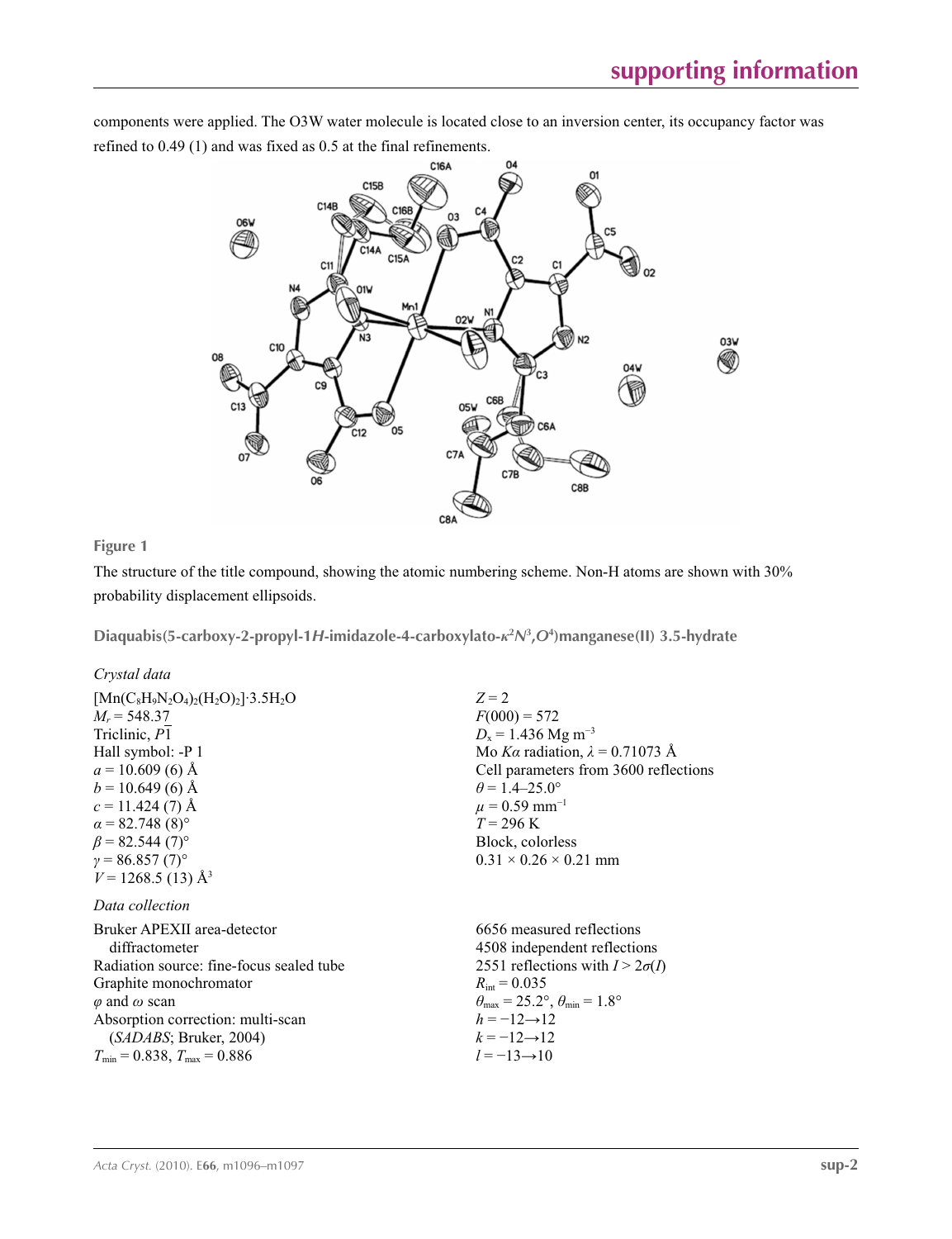*Refinement*

| Refinement on $F^2$<br>Least-squares matrix: full<br>$R[F^2 > 2\sigma(F^2)] = 0.059$ | Secondary atom site location: difference Fourier<br>map<br>Hydrogen site location: inferred from                |
|--------------------------------------------------------------------------------------|-----------------------------------------------------------------------------------------------------------------|
| $wR(F^2) = 0.152$                                                                    | neighbouring sites                                                                                              |
| $S = 1.00$                                                                           | H-atom parameters constrained                                                                                   |
| 4508 reflections                                                                     | $w = 1/[\sigma^2(F_0^2) + (0.0585P)^2 + 0.2346P]$                                                               |
| 342 parameters                                                                       | where $P = (F_o^2 + 2F_c^2)/3$                                                                                  |
| 5 restraints                                                                         | $(\Delta/\sigma)_{\text{max}} = 0.009$                                                                          |
| Primary atom site location: structure-invariant<br>direct methods                    | $\Delta\rho_{\text{max}} = 0.32 \text{ e } \text{\AA}^{-3}$<br>$\Delta\rho_{\rm min} = -0.33$ e Å <sup>-3</sup> |
|                                                                                      |                                                                                                                 |

## *Special details*

**Geometry**. All e.s.d.'s (except the e.s.d. in the dihedral angle between two l.s. planes) are estimated using the full covariance matrix. The cell e.s.d.'s are taken into account individually in the estimation of e.s.d.'s in distances, angles and torsion angles; correlations between e.s.d.'s in cell parameters are only used when they are defined by crystal symmetry. An approximate (isotropic) treatment of cell e.s.d.'s is used for estimating e.s.d.'s involving l.s. planes.

**Refinement**. Refinement of  $F^2$  against ALL reflections. The weighted R-factor wR and goodness of fit *S* are based on  $F^2$ , conventional *R*-factors *R* are based on *F*, with *F* set to zero for negative  $F^2$ . The threshold expression of  $F^2 > \sigma(F^2)$  is used only for calculating *R*-factors(gt) *etc*. and is not relevant to the choice of reflections for refinement. *R*-factors based on *F*<sup>2</sup> are statistically about twice as large as those based on *F*, and *R*- factors based on ALL data will be even larger.

*Fractional atomic coordinates and isotropic or equivalent isotropic displacement parameters (Å<sup>2</sup>)* 

|                  | $\boldsymbol{x}$ | у            | $\boldsymbol{Z}$ | $U_{\rm iso}$ */ $U_{\rm eq}$ | Occ. (2) |
|------------------|------------------|--------------|------------------|-------------------------------|----------|
| Mn1              | 0.84879(6)       | 0.29330(6)   | 0.19294(6)       | 0.0505(2)                     |          |
| O <sub>1</sub>   | 0.8746(4)        | $-0.1883(3)$ | 0.5157(3)        | 0.0718(10)                    |          |
| H1               | 0.8701           | $-0.1626$    | 0.4455           | $0.108*$                      |          |
| O2               | 0.8374(3)        | $-0.1110(3)$ | 0.6882(3)        | 0.0724(10)                    |          |
| O <sub>3</sub>   | 0.8872(3)        | 0.0868(3)    | 0.1898(3)        | 0.0582(8)                     |          |
| O <sub>4</sub>   | 0.8969(3)        | $-0.1020(3)$ | 0.2997(3)        | 0.0662(9)                     |          |
| O <sub>5</sub>   | 0.7711(3)        | 0.4910(3)    | 0.2083(3)        | 0.0564(8)                     |          |
| O <sub>6</sub>   | 0.6057(3)        | 0.6263(3)    | 0.1848(3)        | 0.0691(10)                    |          |
| O <sub>7</sub>   | 0.3863(3)        | 0.6187(3)    | 0.1382(3)        | 0.0641(9)                     |          |
| H <sub>6</sub>   | 0.4581           | 0.6182       | 0.1577           | $0.096*$                      |          |
| O <sub>8</sub>   | 0.2555(3)        | 0.4775(3)    | 0.0983(3)        | 0.0642(9)                     |          |
| N <sub>1</sub>   | 0.8290(3)        | 0.2105(3)    | 0.3841(3)        | 0.0500(9)                     |          |
| N2               | 0.8112(3)        | 0.1375(4)    | 0.5753(3)        | 0.0585(10)                    |          |
| H2               | 0.7991           | 0.1451       | 0.6516           | $0.070*$                      |          |
| N <sub>3</sub>   | 0.6401(3)        | 0.2898(3)    | 0.1720(3)        | 0.0460(9)                     |          |
| N <sub>4</sub>   | 0.4436(3)        | 0.2822(3)    | 0.1290(3)        | 0.0505(9)                     |          |
| H4               | 0.3776           | 0.2468       | 0.1111           | $0.061*$                      |          |
| C <sub>1</sub>   | 0.8355(4)        | 0.0337(4)    | 0.5152(4)        | 0.0440(10)                    |          |
| C <sub>2</sub>   | 0.8473(3)        | 0.0802(4)    | 0.3970(4)        | 0.0419(10)                    |          |
| C <sub>3</sub>   | 0.8087(5)        | 0.2420(4)    | 0.4943(4)        | 0.0604(13)                    |          |
| C4               | 0.8790(4)        | 0.0165(4)    | 0.2877(4)        | 0.0496(11)                    |          |
| C <sub>5</sub>   | 0.8483(4)        | $-0.0942(5)$ | 0.5799(5)        | 0.0554(12)                    |          |
| C6A              | 0.7996(11)       | 0.3774(11)   | 0.5220(13)       | 0.084(3)                      | 0.759(5) |
| H <sub>6</sub> A | 0.8314           | 0.3810       | 0.5973           | $0.100*$                      | 0.759(5) |
| H <sub>6</sub> B | 0.8528           | 0.4288       | 0.4608           | $0.100*$                      | 0.759(5) |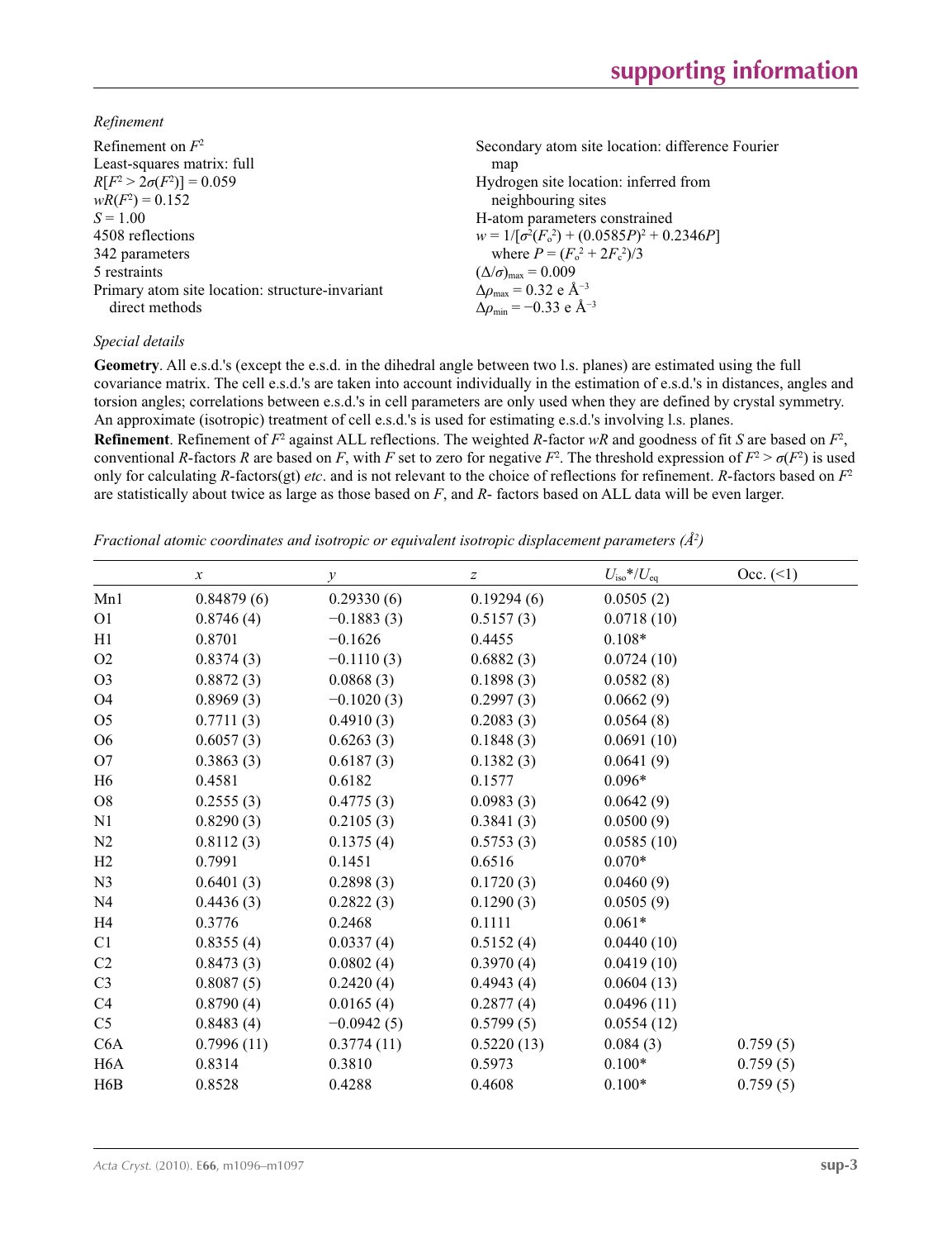| C <sub>7</sub> A  | 0.6680(8)  | 0.4301(7)     | 0.5284(8)  | 0.100(3)   | 0.759(5) |
|-------------------|------------|---------------|------------|------------|----------|
| H7A               | 0.6169     | 0.3863        | 0.5964     | $0.120*$   | 0.759(5) |
| H7B               | 0.6321     | 0.4168        | 0.4573     | $0.120*$   | 0.759(5) |
| C8A               | 0.6635(9)  | 0.5741(7)     | 0.5402(9)  | 0.137(4)   | 0.759(5) |
| H <sub>8</sub> A  | 0.5779     | 0.6013        | 0.5665     | $0.206*$   | 0.759(5) |
| H8B               | 0.6914     | 0.6202        | 0.4643     | $0.206*$   | 0.759(5) |
| H8C               | 0.7183     | 0.5897        | 0.5969     | $0.206*$   | 0.759(5) |
| C6B               | 0.747(4)   | 0.358(4)      | 0.541(5)   | 0.084(3)   | 0.241(5) |
| H <sub>6</sub> C  | 0.6822     | 0.3936        | 0.4932     | $0.100*$   | 0.241(5) |
| H <sub>6</sub> D  | 0.7079     | 0.3376        | 0.6224     | $0.100*$   | 0.241(5) |
| C7B               | 0.846(2)   | 0.452(3)      | 0.538(2)   | 0.100(3)   | 0.241(5) |
| $_{\mathrm{H7C}}$ | 0.8067     | 0.5350        | 0.5479     | $0.120*$   | 0.241(5) |
| H7D               | 0.8990     | 0.4584        | 0.4612     | $0.120*$   | 0.241(5) |
| C8B               | 0.929(3)   | 0.410(2)      | 0.638(3)   | 0.137(4)   | 0.241(5) |
| H8D               | 0.9855     | 0.4767        | 0.6433     | $0.206*$   | 0.241(5) |
| H8E               | 0.9788     | 0.3351        | 0.6207     | $0.206*$   | 0.241(5) |
| H8F               | 0.8759     | 0.3933        | 0.7120     | $0.206*$   | 0.241(5) |
| C9                | 0.5827(4)  | 0.4087(4)     | 0.1688(4)  | 0.0412(10) |          |
| C10               | 0.4601(4)  |               | 0.1419(4)  | 0.0432(10) |          |
|                   |            | 0.4059(4)     | 0.1468(4)  | 0.0515(11) |          |
| C11               | 0.5528(4)  | 0.2139(4)     |            |            |          |
| C12               | 0.6575(4)  | 0.5144(4)     | 0.1884(4)  | 0.0507(11) |          |
| C13               | 0.3590(4)  | 0.5048(4)     | 0.1255(4)  | 0.0526(12) |          |
| C14A              | 0.559(3)   | 0.0724(6)     | 0.1680(13) | 0.061(3)   | 0.545(7) |
| H <sub>14</sub> A | 0.6447     | 0.0413        | 0.1436     | $0.073*$   | 0.545(7) |
| H14B              | 0.5023     | 0.0391        | 0.1202     | $0.073*$   | 0.545(7) |
| C15A              | 0.5196(17) | 0.0242(9)     | 0.3025(12) | 0.093(4)   | 0.545(7) |
| H <sub>15</sub> A | 0.5725     | 0.0607        | 0.3516     | $0.111*$   | 0.545(7) |
| H15B              | 0.4315     | 0.0488        | 0.3263     | $0.111*$   | 0.545(7) |
| C16A              | 0.5371(12) | $-0.1179(9)$  | 0.3172(12) | 0.107(4)   | 0.545(7) |
| H <sub>16</sub> A | 0.5074     | $-0.1508$     | 0.3976     | $0.160*$   | 0.545(7) |
| H16B              | 0.6257     | $-0.1410$     | 0.2996     | $0.160*$   | 0.545(7) |
| H16C              | 0.4894     | $-0.1524$     | 0.2637     | $0.160*$   | 0.545(7) |
| C14B              | 0.578(3)   | 0.0799(8)     | 0.1201(18) | 0.061(3)   | 0.455(7) |
| H14C              | 0.6668     | 0.0560        | 0.1241     | $0.073*$   | 0.455(7) |
| H14D              | 0.5594     | 0.0731        | 0.0402     | $0.073*$   | 0.455(7) |
| C15B              | 0.4928(12) | $-0.0126(12)$ | 0.2116(12) | 0.093(4)   | 0.455(7) |
| H15C              | 0.4039     | 0.0123        | 0.2083     | $0.111*$   | 0.455(7) |
| H15D              | 0.5061     | $-0.0979$     | 0.1897     | $0.111*$   | 0.455(7) |
| C16B              | 0.523(2)   | $-0.0117(16)$ | 0.3355(14) | 0.107(4)   | 0.455(7) |
| H16D              | 0.5291     | $-0.0971$     | 0.3736     | $0.160*$   | 0.455(7) |
| H16E              | 0.4576     | 0.0352        | 0.3793     | $0.160*$   | 0.455(7) |
| H16F              | 0.6032     | 0.0274        | 0.3332     | $0.160*$   | 0.455(7) |
| O1W               | 0.8931(3)  | 0.3345(3)     | 0.0048(3)  | 0.0828(11) |          |
| H1W               | 0.9099     | 0.2672        | $-0.0280$  | $0.124*$   |          |
| H2W               | 0.8568     | 0.3968        | $-0.0336$  | $0.124*$   |          |
| O2W               | 1.0434(3)  | 0.3326(3)     | 0.2140(3)  | 0.0849(12) |          |
| H3W               | 1.0867     | 0.3943        | 0.1787     | $0.127*$   |          |
| H <sub>4</sub> W  | 1.0929     | 0.2699        | 0.2328     | $0.127*$   |          |
|                   |            |               |            |            |          |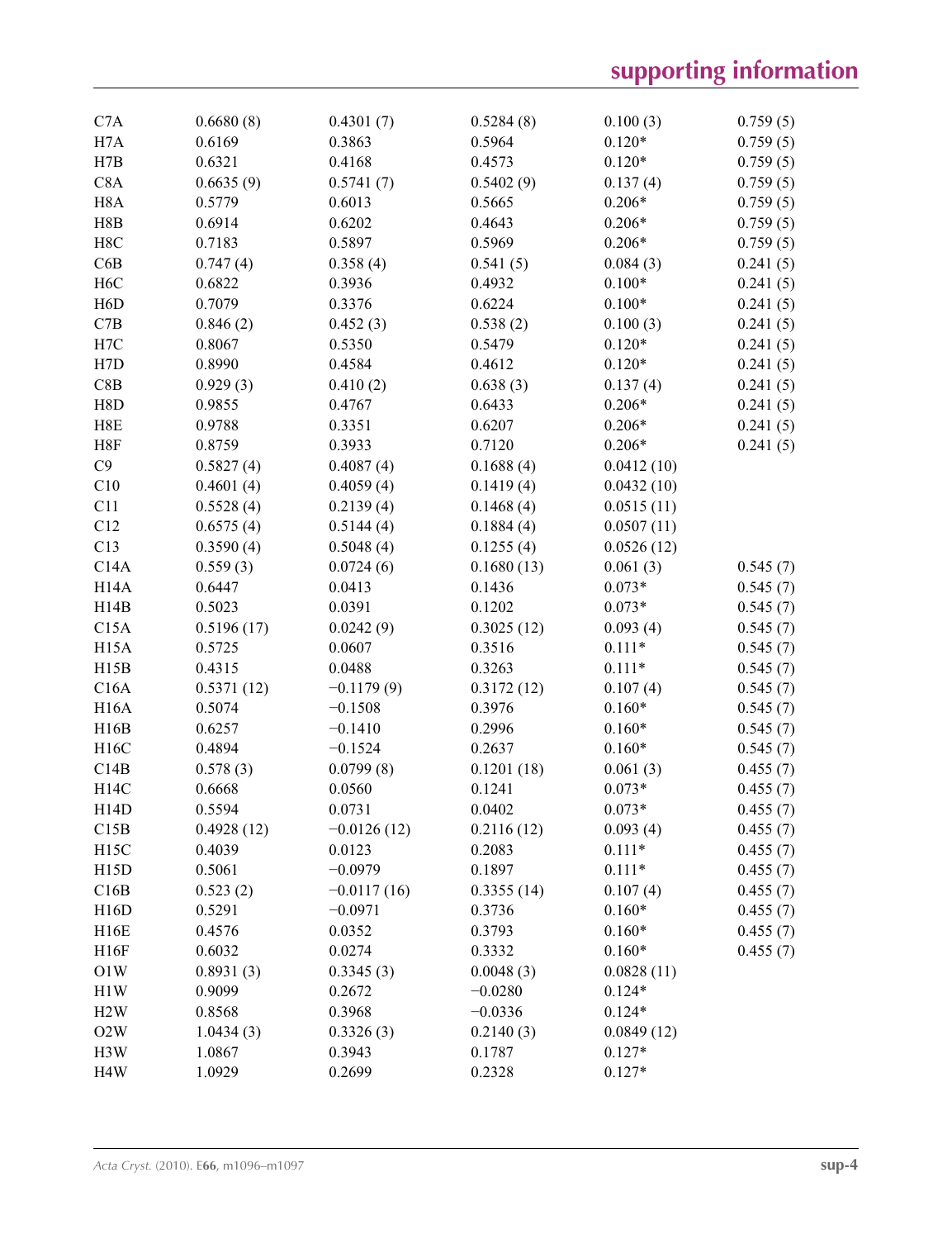| O <sub>3</sub> W | 0.9127(6) | 0.0143(5) | 0.9610(5) | 0.0656(17) | 0.50 |  |
|------------------|-----------|-----------|-----------|------------|------|--|
| H <sub>5</sub> W | 0.9930    | 0.0018    | 0.9532    | $0.098*$   | 0.50 |  |
| H <sub>6</sub> W | 0.9068    | 0.0143    | 1.0364    | $0.098*$   | 0.50 |  |
| O4W              | 0.7778(4) | 0.1620(4) | 0.8153(4) | 0.1275(17) |      |  |
| H7W              | 0.8316    | 0.1163    | 0.8523    | $0.191*$   |      |  |
| H8W              | 0.7326    | 0.2287    | 0.8273    | $0.191*$   |      |  |
| O5W              | 0.1048(3) | 0.2730(3) | 0.8677(3) | 0.0828(11) |      |  |
| H9W              | 0.1543    | 0.3290    | 0.8309    | $0.124*$   |      |  |
| H10W             | 0.1101    | 0.2120    | 0.8256    | $0.124*$   |      |  |
| 06W              | 0.2622(3) | 0.1565(4) | 0.0418(4) | 0.1110(15) |      |  |
| H11W             | 0.2152    | 0.0928    | 0.0546    | $0.167*$   |      |  |
| H12W             | 0.2063    | 0.2152    | 0.0292    | $0.167*$   |      |  |
|                  |           |           |           |            |      |  |

*Atomic displacement parameters (Å2 )*

|                | $U^{11}$   | $U^{22}$   | $U^{33}$  | $U^{12}$      | $U^{13}$      | $U^{23}$      |
|----------------|------------|------------|-----------|---------------|---------------|---------------|
| Mn1            | 0.0448(4)  | 0.0542(5)  | 0.0498(5) | 0.0021(3)     | $-0.0097(3)$  | 0.0064(3)     |
| O <sub>1</sub> | 0.091(2)   | 0.051(2)   | 0.071(3)  | 0.0000(18)    | $-0.019(2)$   | 0.0070(18)    |
| O2             | 0.073(2)   | 0.082(2)   | 0.052(2)  | 0.0119(18)    | $-0.0074(18)$ | 0.0235(18)    |
| O <sub>3</sub> | 0.065(2)   | 0.062(2)   | 0.044(2)  | 0.0122(16)    | $-0.0093(16)$ | 0.0003(16)    |
| O <sub>4</sub> | 0.094(2)   | 0.049(2)   | 0.058(2)  | 0.0116(17)    | $-0.0190(18)$ | $-0.0090(16)$ |
| O <sub>5</sub> | 0.0510(18) | 0.0522(19) | 0.068(2)  | $-0.0029(14)$ | $-0.0201(16)$ | $-0.0028(16)$ |
| O <sub>6</sub> | 0.064(2)   | 0.050(2)   | 0.096(3)  | 0.0058(16)    | $-0.0150(19)$ | $-0.0153(18)$ |
| O <sub>7</sub> | 0.0532(19) | 0.057(2)   | 0.081(3)  | 0.0147(16)    | $-0.0147(18)$ | $-0.0039(18)$ |
| ${\rm O}8$     | 0.0415(17) | 0.072(2)   | 0.074(2)  | 0.0008(16)    | $-0.0118(16)$ | 0.0119(17)    |
| N1             | 0.051(2)   | 0.054(2)   | 0.043(2)  | 0.0040(17)    | $-0.0077(18)$ | $-0.0020(18)$ |
| N2             | 0.063(2)   | 0.070(3)   | 0.041(2)  | 0.007(2)      | $-0.0037(19)$ | $-0.008(2)$   |
| N <sub>3</sub> | 0.046(2)   | 0.040(2)   | 0.051(2)  | 0.0014(16)    | $-0.0115(17)$ | 0.0029(16)    |
| N <sub>4</sub> | 0.0364(19) | 0.053(2)   | 0.061(3)  | $-0.0019(17)$ | $-0.0159(17)$ | 0.0055(18)    |
| C1             | 0.040(2)   | 0.048(3)   | 0.043(3)  | 0.0023(19)    | $-0.005(2)$   | 0.000(2)      |
| C2             | 0.039(2)   | 0.042(2)   | 0.044(3)  | 0.0022(18)    | $-0.008(2)$   | $-0.002(2)$   |
| C <sub>3</sub> | 0.078(3)   | 0.053(3)   | 0.049(3)  | 0.005(2)      | $-0.008(3)$   | $-0.004(2)$   |
| C4             | 0.044(2)   | 0.055(3)   | 0.051(3)  | 0.008(2)      | $-0.013(2)$   | $-0.006(2)$   |
| C <sub>5</sub> | 0.047(3)   | 0.061(3)   | 0.055(3)  | $-0.002(2)$   | $-0.013(2)$   | 0.010(3)      |
| C6A            | 0.125(12)  | 0.063(6)   | 0.060(7)  | 0.014(7)      | $-0.005(8)$   | $-0.013(5)$   |
| C7A            | 0.122(7)   | 0.068(5)   | 0.106(7)  | 0.015(5)      | $-0.002(5)$   | $-0.013(5)$   |
| C8A            | 0.177(10)  | 0.076(6)   | 0.154(10) | 0.023(6)      | 0.001(7)      | $-0.025(6)$   |
| C6B            | 0.125(12)  | 0.063(6)   | 0.060(7)  | 0.014(7)      | $-0.005(8)$   | $-0.013(5)$   |
| C7B            | 0.122(7)   | 0.068(5)   | 0.106(7)  | 0.015(5)      | $-0.002(5)$   | $-0.013(5)$   |
| C8B            | 0.177(10)  | 0.076(6)   | 0.154(10) | 0.023(6)      | 0.001(7)      | $-0.025(6)$   |
| C9             | 0.041(2)   | 0.040(2)   | 0.041(3)  | 0.0010(19)    | $-0.0066(19)$ | 0.0023(19)    |
| C10            | 0.043(2)   | 0.041(3)   | 0.042(3)  | 0.0043(19)    | $-0.0047(19)$ | 0.0032(19)    |
| C11            | 0.045(2)   | 0.047(3)   | 0.062(3)  | $-0.002(2)$   | $-0.013(2)$   | 0.000(2)      |
| C12            | 0.054(3)   | 0.046(3)   | 0.052(3)  | $-0.001(2)$   | $-0.007(2)$   | $-0.003(2)$   |
| C13            | 0.047(3)   | 0.057(3)   | 0.048(3)  | 0.002(2)      | 0.001(2)      | 0.008(2)      |
| C14A           | 0.058(8)   | 0.042(3)   | 0.082(12) | 0.002(3)      | $-0.023(10)$  | 0.004(4)      |
| C15A           | 0.073(6)   | 0.056(6)   | 0.143(12) | $-0.005(5)$   | $-0.023(7)$   | 0.021(6)      |
| C16A           | 0.116(8)   | 0.068(6)   | 0.133(9)  | $-0.005(7)$   | $-0.022(7)$   | 0.006(7)      |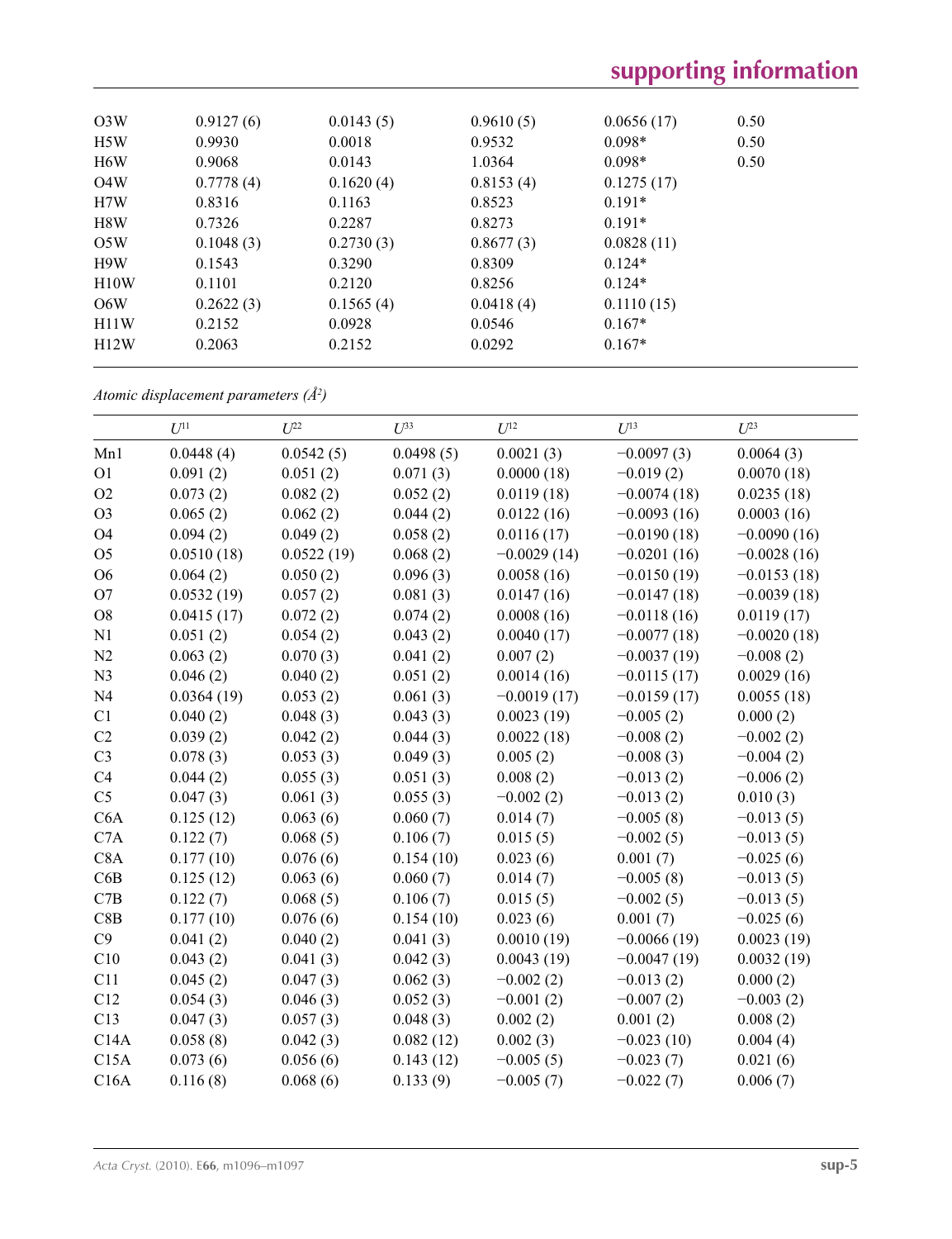# **supporting information**

| C14B             | 0.058(8) | 0.042(3) | 0.082(12) | 0.002(3)      | $-0.023(10)$  | 0.004(4)    |
|------------------|----------|----------|-----------|---------------|---------------|-------------|
| C15B             | 0.073(6) | 0.056(6) | 0.143(12) | $-0.005(5)$   | $-0.023(7)$   | 0.021(6)    |
| C16B             | 0.116(8) | 0.068(6) | 0.133(9)  | $-0.005(7)$   | $-0.022(7)$   | 0.006(7)    |
| O1W              | 0.078(2) | 0.097(3) | 0.060(2)  | 0.036(2)      | $-0.0015(18)$ | 0.0170(19)  |
| O2W              | 0.052(2) | 0.088(3) | 0.105(3)  | $-0.0148(18)$ | $-0.0197(19)$ | 0.043(2)    |
| O <sub>3</sub> W | 0.072(4) | 0.074(4) | 0.051(4)  | 0.006(3)      | $-0.013(3)$   | $-0.011(3)$ |
| O4W              | 0.156(4) | 0.155(4) | 0.078(3)  | 0.069(3)      | $-0.035(3)$   | $-0.053(3)$ |
| O5W              | 0.073(2) | 0.078(2) | 0.100(3)  | $-0.0245(19)$ | 0.013(2)      | $-0.035(2)$ |
| O <sub>6</sub> W | 0.099(3) | 0.108(3) | 0.144(4)  | 0.006(2)      | $-0.064(3)$   | $-0.038(3)$ |
|                  |          |          |           |               |               |             |

*Geometric parameters (Å, º)*

| $Mn1 - O1W$ | 2.134(3)  | $C6B - H6D$   | 0.9700    |
|-------------|-----------|---------------|-----------|
| $Mn1 - O2W$ | 2.178(3)  | $C7B - C8B$   | 1.540(13) |
| $Mn1 - O3$  | 2.218(3)  | $C7B - H7C$   | 0.9700    |
| $Mn1 - N1$  | 2.237(4)  | $C7B - H7D$   | 0.9700    |
| $Mn1 - 05$  | 2.238(3)  | $C8B - H8D$   | 0.9600    |
| $Mn1 - N3$  | 2.260(3)  | $C8B - H8E$   | 0.9600    |
| $O1 - C5$   | 1.312(5)  | $C8B - H8F$   | 0.9600    |
| $O1 - H1$   | 0.8200    | $C9 - C10$    | 1.377(5)  |
| $O2-C5$     | 1.219(5)  | $C9 - C12$    | 1.468(6)  |
| $O3 - C4$   | 1.261(5)  | $C10 - C13$   | 1.474(5)  |
| $O4 - C4$   | 1.259(5)  | $C11 - C14A$  | 1.495(7)  |
| $O5 - C12$  | 1.260(5)  | $C11 - C14B$  | 1.499(9)  |
| $O6 - C12$  | 1.283(5)  | $C14A - C15A$ | 1.567(14) |
| $O7 - C13$  | 1.292(5)  | $C14A - H14A$ | 0.9700    |
| $O7 - H6$   | 0.8200    | $C14A - H14B$ | 0.9700    |
| $O8 - C13$  | 1.238(5)  | $C15A - C16A$ | 1.505(11) |
| $N1-C3$     | 1.332(5)  | $C15A - H15A$ | 0.9700    |
| $N1-C2$     | 1.382(5)  | $C15A - H15B$ | 0.9700    |
| $N2-C3$     | 1.356(5)  | $C16A - H16A$ | 0.9600    |
| $N2 - C1$   | 1.369(5)  | $C16A - H16B$ | 0.9600    |
| $N2-H2$     | 0.8771    | $C16A - H16C$ | 0.9600    |
| $N3 - C11$  | 1.344(5)  | $C14B - C15B$ | 1.571(14) |
| $N3 - C9$   | 1.373(5)  | $C14B - H14C$ | 0.9700    |
| $N4 - C11$  | 1.358(5)  | $C14B - H14D$ | 0.9700    |
| $N4 - C10$  | 1.367(5)  | $C15B - C16B$ | 1.495(12) |
| $N4 - H4$   | 0.8708    | $C15B - H15C$ | 0.9700    |
| $C1-C2$     | 1.371(6)  | $C15B - H15D$ | 0.9700    |
| $C1 - C5$   | 1.474(6)  | $C16B - H16D$ | 0.9600    |
| $C2-C4$     | 1.487(6)  | $C16B - H16E$ | 0.9600    |
| $C3-C6B$    | 1.50(5)   | $C16B - H16F$ | 0.9600    |
| $C3-C6A$    | 1.510(12) | $O1W - H1W$   | 0.8500    |
| $C6A - C7A$ | 1.472(14) | $O1W - H2W$   | 0.8500    |
| $C6A - H6A$ | 0.9700    | O2W-H3W       | 0.8501    |
| $C6A - H6B$ | 0.9700    | O2W-H4W       | 0.8500    |
| $C7A - C8A$ | 1.553(9)  | O3W-H5W       | 0.8499    |
| $C7A - H7A$ | 0.9700    | O3W-H6W       | 0.8551    |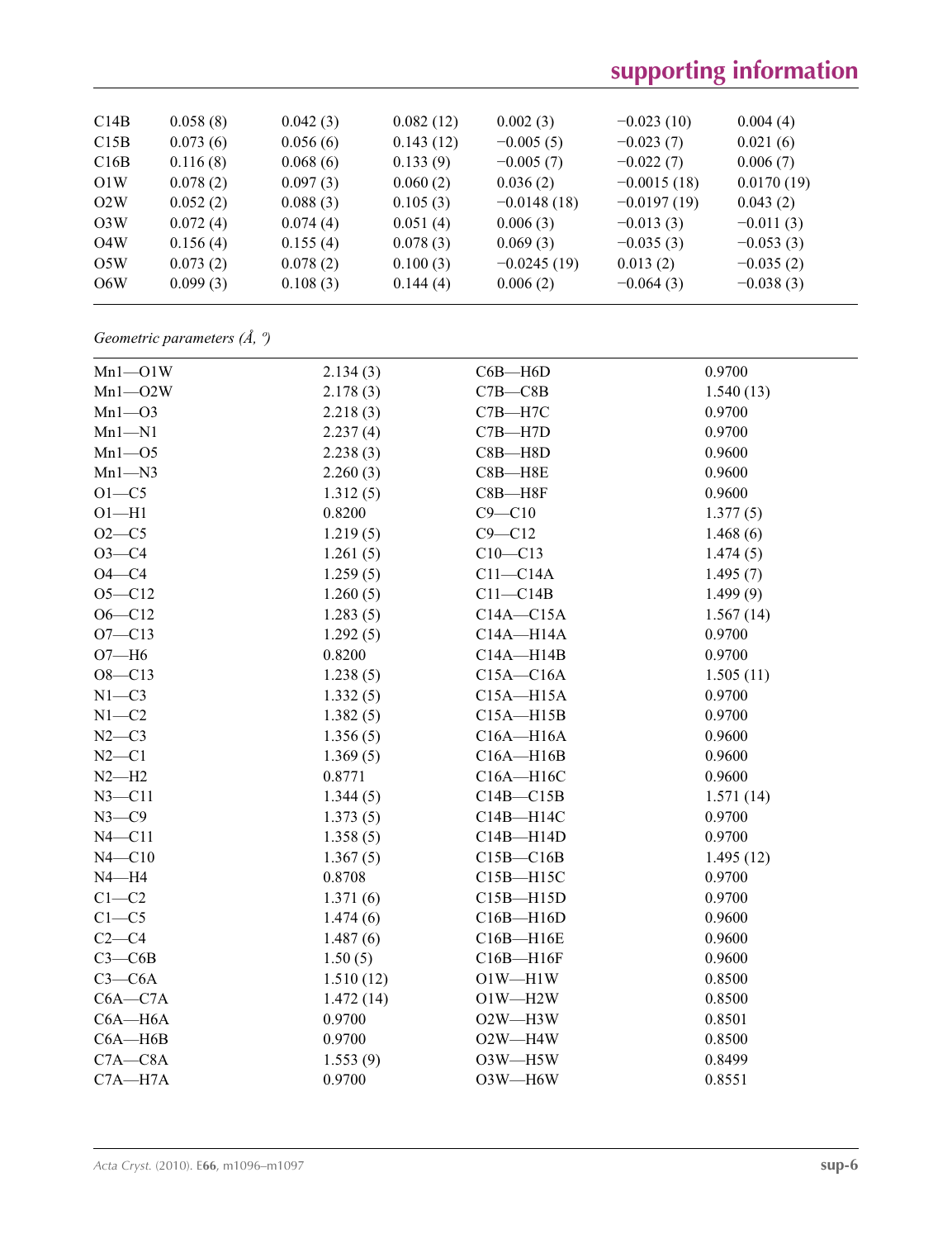| $C7A - H7B$      | 0.9700     | <b>O4W-H7W</b>        | 0.8500    |
|------------------|------------|-----------------------|-----------|
| $C8A - H8A$      | 0.9600     | O4W-H8W               | 0.8500    |
| $C8A - H8B$      | 0.9600     | O5W-H9W               | 0.8500    |
| $C8A - H8C$      | 0.9600     | $O5W - H10W$          | 0.8500    |
| $C6B - C7B$      | 1.482(17)  | $O6W - H11W$          | 0.8500    |
| $C6B - H6C$      | 0.9700     | $O6W - H12W$          | 0.8500    |
|                  |            |                       |           |
| $O1W-Mn1-O2W$    | 89.56 (13) | $C8B - C7B - H7C$     | 109.8     |
| $O1W - Mn1 - O3$ | 93.19 (12) | $C6B - C7B - H7D$     | 109.8     |
| $O2W - Mn1 - O3$ | 94.68 (12) | $C8B - C7B - H7D$     | 109.8     |
| $O1W-Mn1-N1$     | 167.13(13) | $H7C-C7B-H7D$         | 108.3     |
| $O2W-Mn1-N1$     | 86.66 (12) | $C7B - C8B - H8D$     | 109.5     |
| $O3 - Mn1 - N1$  | 74.89 (12) | $C7B - C8B - H8E$     | 109.5     |
| $O1W - Mn1 - O5$ | 91.53(12)  | H8D-C8B-H8E           | 109.5     |
| $O2W - Mn1 - O5$ | 95.47 (12) | $C7B - C8B - H8F$     | 109.5     |
| $O3 - Mn1 - O5$  | 168.84(11) | H8D-C8B-H8F           | 109.5     |
| $N1 - Mn1 - 05$  | 101.07(12) | $H8E$ $-C8B$ $-H8F$   | 109.5     |
| $O1W-Mn1-N3$     | 89.97 (12) | $N3 - C9 - C10$       | 110.4(3)  |
| $O2W-Mn1-N3$     | 169.81(13) | $N3 - C9 - C12$       | 118.4(3)  |
| $O3 - Mn1 - N3$  | 95.51(11)  | $C10-C9-C12$          | 131.2(4)  |
| $N1-Mn1-N3$      | 95.91 (12) | $N4 - C10 - C9$       | 105.1(3)  |
| $O5 - Mn1 - N3$  | 74.37(11)  | $N4 - C10 - C13$      | 122.0(4)  |
| $C5 - O1 - H1$   | 109.5      | $C9 - C10 - C13$      | 132.9(4)  |
| $C4 - O3 - Mn1$  | 118.1(3)   | $N3 - C11 - N4$       | 109.9(4)  |
| $C12 - 05 - Mn1$ | 116.7(3)   | $N3$ — $C11$ — $C14A$ | 125.3(13) |
| $C13 - O7 - H6$  | 109.5      | $N4$ — $C11$ — $C14A$ | 122.8(12) |
| $C3-M1-C2$       | 105.4(3)   | $N3 - C11 - C14B$     | 125.4(15) |
| $C3-M1-Mn1$      | 142.5(3)   | $N4$ - $C11$ - $C14B$ | 123.9(15) |
| $C2-M1-Mn1$      | 112.1(3)   | $C14A - C11 - C14B$   | 21.4(9)   |
| $C3 - N2 - C1$   | 108.2(4)   | $O5 - C12 - O6$       | 122.5(4)  |
| $C3 - N2 - H2$   | 120.0      | $O5 - C12 - C9$       | 118.2(4)  |
| $Cl-M2-H2$       | 131.8      | $O6-C12-C9$           | 119.3(4)  |
| $C11 - N3 - C9$  | 105.7(3)   | $O8 - C13 - O7$       | 123.3(4)  |
| $C11 - N3 - Mn1$ | 141.8(3)   | $O8 - C13 - C10$      | 120.2(4)  |
| $C9 - N3 - Mn1$  | 111.8(3)   | $O7 - C13 - C10$      | 116.4(4)  |
| $C11 - N4 - C10$ | 108.9(3)   | $C11-C14A-C15A$       | 111.1(7)  |
| $C11 - N4 - H4$  | 121.3      | C11-C14A-H14A         | 109.4     |
| $C10 - N4 - H4$  | 129.8      | $C15A - C14A - H14A$  | 109.4     |
| $N2-C1-C2$       | 105.5(4)   | $C11-C14A-H14B$       | 109.4     |
| $N2-C1-C5$       | 120.8(4)   | $C15A - C14A - H14B$  | 109.4     |
| $C2-C1-C5$       | 133.7(4)   | $H14A - C14A - H14B$  | 108.0     |
| $C1-C2-N1$       | 110.1(4)   | $C16A - C15A - C14A$  | 107.5(10) |
| $C1-C2-C4$       | 131.7(4)   | $C16A - C15A - H15A$  | 110.2     |
| $N1-C2-C4$       | 118.2(4)   | $C14A - C15A - H15A$  | 110.2     |
| $N1-C3-N2$       | 110.8(4)   | $C16A - C15A - H15B$  | 110.2     |
| $N1-C3-C6B$      | 131(2)     | $C14A - C15A - H15B$  | 110.2     |
| $N2-C3-C6B$      | 115(2)     | $H15A - C15A - H15B$  | 108.5     |
| $N1-C3-C6A$      | 123.2(7)   | $C11-C14B-C15B$       | 110.5(12) |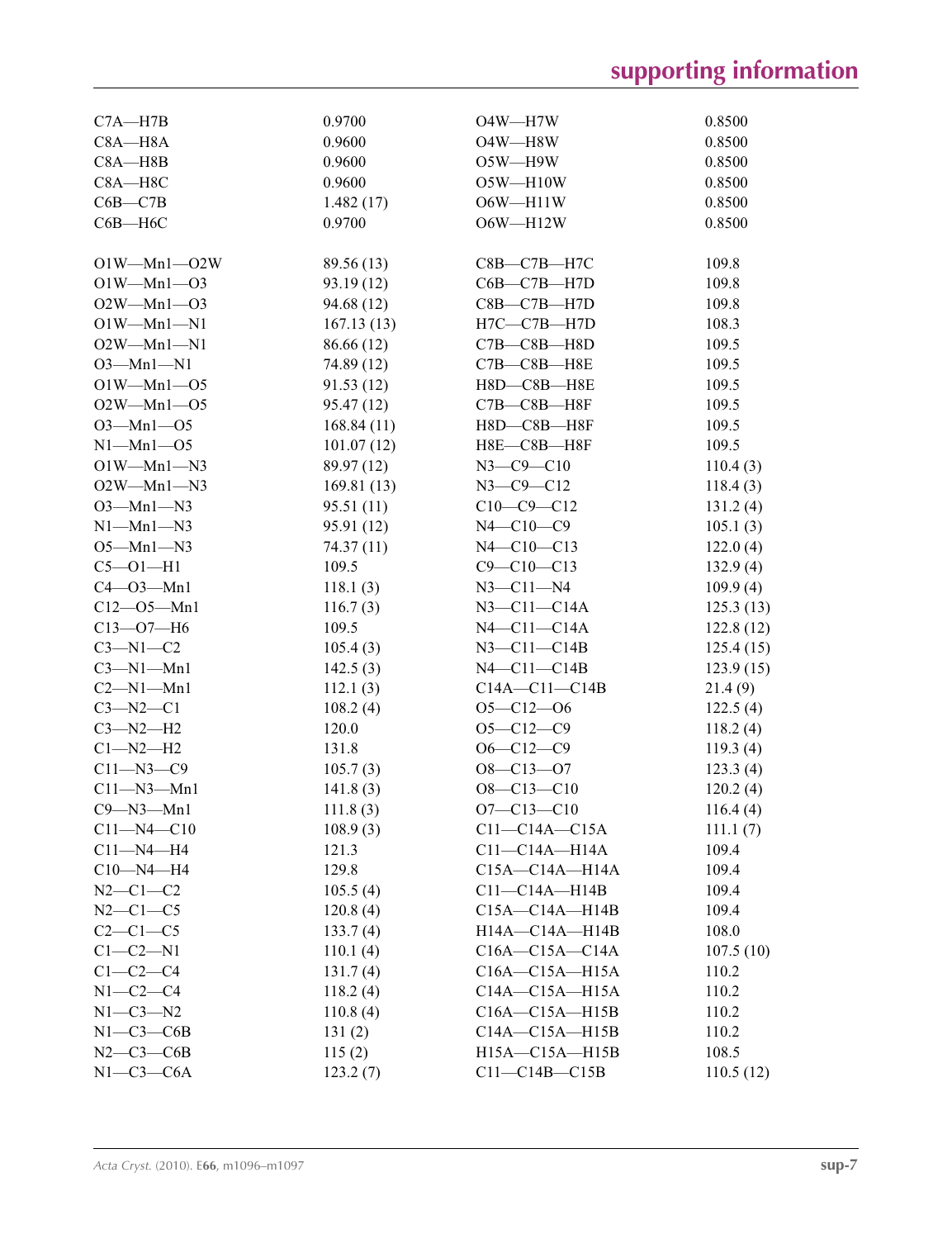| $N2-C3-C6A$           | 125.7(7) | C11--C14B--H14C       | 109.5     |
|-----------------------|----------|-----------------------|-----------|
| $C6B - C3 - C6A$      | 23.1(13) | $C15B - C14B - H14C$  | 109.5     |
| $O4 - C4 - O3$        | 125.2(4) | $C11-C14B-H14D$       | 109.5     |
| $O4 - C4 - C2$        | 118.1(4) | $C15B - C14B - H14D$  | 109.5     |
| $O3-C4-C2$            | 116.8(4) | $H14C-C14B-H14D$      | 108.1     |
| $O2-C5-O1$            | 121.7(4) | $C16B - C15B - C14B$  | 111.5(16) |
| $O2-C5-C1$            | 121.2(5) | $C16B - C15B - H15C$  | 109.3     |
| $O1 - C5 - C1$        | 117.0(4) | $C14B - C15B - H15C$  | 109.3     |
| $C7A - C6A - C3$      | 112.0(8) | $C16B - C15B - H15D$  | 109.3     |
| $C7A - C6A - H6A$     | 109.2    | $C14B - C15B - H15D$  | 109.3     |
| $C3-C6A-H6A$          | 109.2    | H15C-C15B-H15D        | 108.0     |
| C7A—C6A—H6B           | 109.2    | $C15B - C16B - H16D$  | 109.5     |
| $C3-C6A-H6B$          | 109.2    | $C15B - C16B - H16E$  | 109.5     |
| $H6A - C6A - H6B$     | 107.9    | H16D-C16B-H16E        | 109.5     |
| $C6A-C7A-C8A$         | 111.0(8) | $C15B - C16B - H16F$  | 109.5     |
| $C6A - C7A - H7A$     | 109.4    | H16D—C16B—H16F        | 109.5     |
| $C8A - C7A - H7A$     | 109.4    | $H16E-C16B-H16F$      | 109.5     |
| $C6A - C7A - H7B$     | 109.4    | $Mn1$ — $O1W$ — $H1W$ | 111.4     |
| $C8A - C7A - H7B$     | 109.4    | $Mn1$ — $O1W$ — $H2W$ | 121.1     |
| $H7A - C7A - H7B$     | 108.0    | H1W-O1W-H2W           | 118.1     |
| $C7B-C6B-C3$          | 109(3)   | $Mn1$ —O2W—H3W        | 127.0     |
| $C7B - C6B - H6C$     | 110.0    | Mn1—O2W—H4W           | 117.6     |
| $C3-C6B-H6C$          | 110.0    | H3W—O2W—H4W           | 109.8     |
| $C7B - C6B - H6D$     | 110.0    | H5W—O3W—H6W           | 93.8      |
| $C3-C6B-H6D$          | 110.0    | H7W—O4W—H8W           | 135.3     |
| $H6C$ — $C6B$ — $H6D$ | 108.3    | H9W—O5W—H10W          | 106.9     |
| $C6B - C7B - C8B$     | 109(3)   | $H11W$ —O6W—H12W      | 99.7      |
| $C6B - C7B - H7C$     | 109.8    |                       |           |
|                       |          |                       |           |

# *Hydrogen-bond geometry (Å, º)*

| $D$ —H… $A$                       | $D$ —H | $H \cdots A$ | $D \cdots A$ | $D$ —H… $A$ |
|-----------------------------------|--------|--------------|--------------|-------------|
| $O1 - H1 \cdot 04$                | 0.82   | 1.70         | 2.507(5)     | 167         |
| $O7 - H6 \cdot 06$                | 0.82   | 1.64         | 2.462(4)     | 175         |
| $N2-H2\cdots O4W$                 | 0.88   | 1.88         | 2.762(6)     | 179         |
| $N4$ —H $4 \cdot \cdot \cdot$ O6W | 0.87   | 1.90         | 2.758(5)     | 166         |
| $O1W$ —H1W…O5W                    | 0.85   | 2.25         | 2.667(4)     | 110         |
| $O1W$ —H2W…O8 <sup>ii</sup>       | 0.85   | 1.89         | 2.724(4)     | 168         |
| $O2W$ —H3W…O8                     | 0.85   | 2.09         | 2.878(4)     | 153         |
| $O2W$ —H4W…O2iv                   | 0.85   | 1.97         | 2.791(4)     | 163         |
| $O3W$ —H5 $W$ …O3 $W^v$           | 0.85   | 1.48         | 2.149(12)    | 133         |
| $O3W$ —H5 $W$ …O3 <sup>iv</sup>   | 0.85   | 2.21         | 2.811(6)     | 128         |
| $O3W$ —H6W…O3vi                   | 0.86   | 1.98         | 2.793(7)     | 157         |
| $O4W$ —H7W… $O3W$                 | 0.85   | 1.82         | 2.646(7)     | 165         |
| $O4W$ —H $8W$ …O7vii              | 0.85   | 2.05         | 2.897(5)     | 176         |
| $O5W$ —H9 $W$ …O5vii              | 0.85   | 2.09         | 2.885(4)     | 156         |
| $O5W$ —H9 $W$ …O6vii              | 0.85   | 2.59         | 3.266(5)     | 137         |
| $O5W$ —H10W…O4viii                | 0.85   | 1.97         | 2.804(4)     | 166         |
|                                   |        |              |              |             |